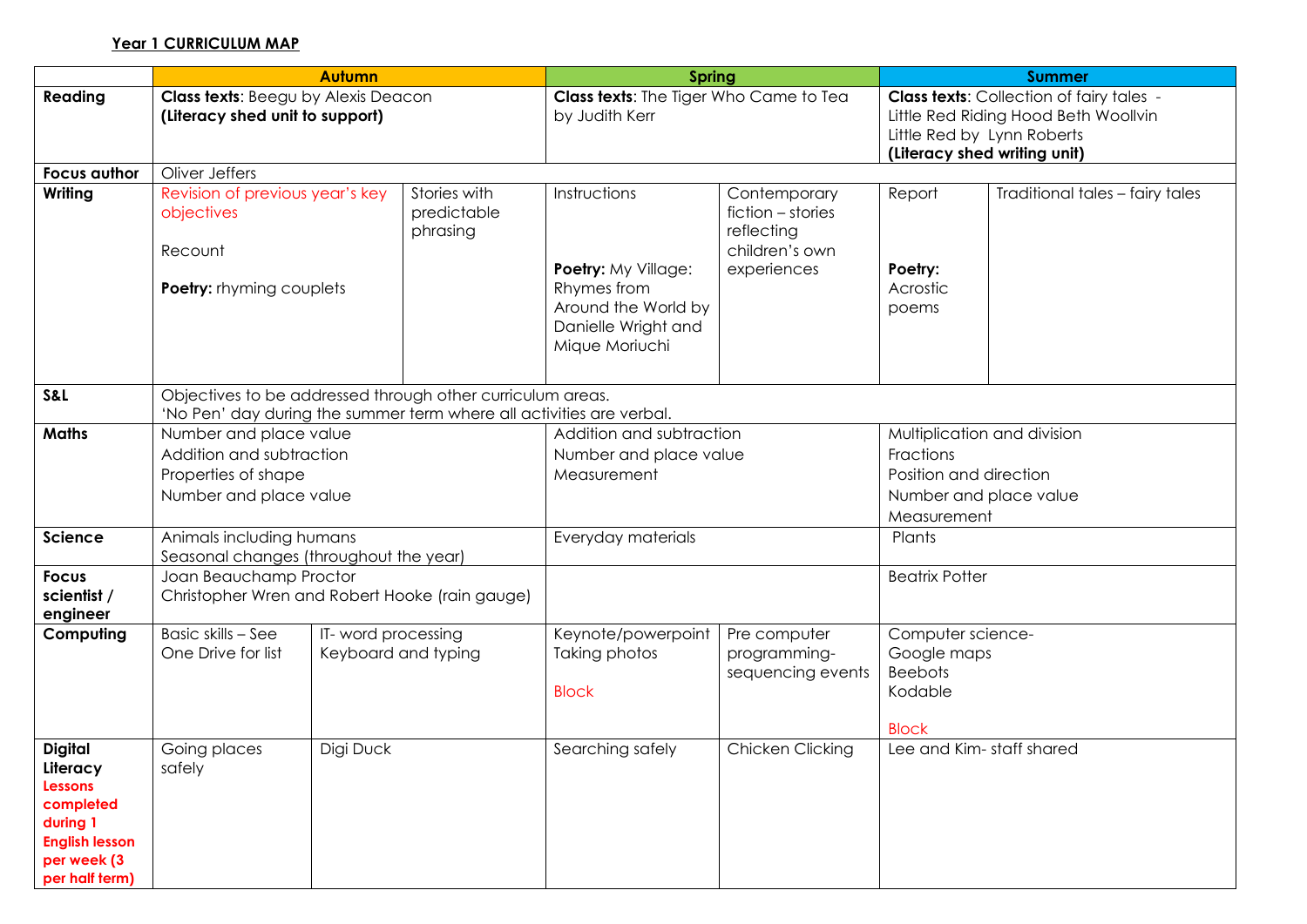| History             | Why was Grace Darling famous?<br>Visitor: RNLI                                                                                             |                                                                                                                                                            | What was built before I was born? A<br>Durham Cathedral study.<br>Visit: Durham Cathedral                                                                  |                                                                                                                            | How has school life changed for children in<br>the last 100 years since our school opened?<br>Visit: Beamish.                                                                                                                    |                                                                                                                      |  |  |
|---------------------|--------------------------------------------------------------------------------------------------------------------------------------------|------------------------------------------------------------------------------------------------------------------------------------------------------------|------------------------------------------------------------------------------------------------------------------------------------------------------------|----------------------------------------------------------------------------------------------------------------------------|----------------------------------------------------------------------------------------------------------------------------------------------------------------------------------------------------------------------------------|----------------------------------------------------------------------------------------------------------------------|--|--|
| Geography           | What's So Cool Aboot the Toon?                                                                                                             |                                                                                                                                                            | What is our local area like?                                                                                                                               |                                                                                                                            | Where is St Lucia and how does it compare<br>to where I live?                                                                                                                                                                    |                                                                                                                      |  |  |
|                     | Trip: Newcastle and Discovery Museum                                                                                                       |                                                                                                                                                            | Trip: Pelton and CLS                                                                                                                                       |                                                                                                                            |                                                                                                                                                                                                                                  |                                                                                                                      |  |  |
| D.T.                | <b>Cooking and nutrition</b><br>NC Link-Harvest/ English Y2- Pumpkin Soup<br>Famous inspiration: Jamie Oliver                              | Purpose: To make a healthy vegetable soup.                                                                                                                 | <b>Structures</b><br>for a Saint<br>NC Link-History: What was built before I<br>was born? A Durham Cathedral study.<br>Famous inspiration: Thomas Hatfield | Purpose: To design and build a building fit                                                                                | <b>Textiles</b><br>Purpose: To design and create a teddy bear<br>storybook character<br>NC Link- English<br>Famous inspiration: Magarete Steiff                                                                                  |                                                                                                                      |  |  |
| Cookery<br>themes   | <b>Harvest Festival</b><br>Porridge and<br>berries                                                                                         | <b>Festive Foods</b><br>Christmas cornflake wreaths                                                                                                        | <b>World Foods</b><br>Kaiserschmarren                                                                                                                      | <b>Bread</b><br>products<br>Tiger's<br>favourite<br>rock buns                                                              | Pasta, rice and<br>pulses<br>Macaroni and<br>cheese                                                                                                                                                                              | <b>Salads</b><br>Sonya Salad/veggie<br>bugs                                                                          |  |  |
| Art and<br>Design   | Printing                                                                                                                                   |                                                                                                                                                            | <b>Textiles and collage</b>                                                                                                                                |                                                                                                                            | <b>Drawing</b><br>- Use a variety of different tools including<br>pencils, rubbers, crayons, pastels, felt tips,<br>charcoal, ball points, chalk and other dry<br>media.<br>- Use a sketchbook to gather and collect<br>artwork. |                                                                                                                      |  |  |
|                     | including natural and made objects.                                                                                                        | - Make marks in print with a variety of objects,<br>- Use a variety of printing techniques including<br>carbon printing, relief, press and fabric printing | - Use a variety of techniques, e.g.<br>weaving, finger knitting, tie-dye, sewing,<br>wax or oil resist, applique and<br>embroidery.                        |                                                                                                                            |                                                                                                                                                                                                                                  |                                                                                                                      |  |  |
|                     | and rubbings.                                                                                                                              |                                                                                                                                                            | - Learn how to thread a needle.                                                                                                                            |                                                                                                                            |                                                                                                                                                                                                                                  |                                                                                                                      |  |  |
|                     | in the environment.                                                                                                                        | - Build a repeating pattern and recognise pattern                                                                                                          | - Create images from imagination,<br>experience or observation.                                                                                            |                                                                                                                            | - Begin to explore the use of line, shape and<br>colour.                                                                                                                                                                         |                                                                                                                      |  |  |
|                     |                                                                                                                                            |                                                                                                                                                            | - Use a wide variety of media including<br>photocopied material, fabric, plastic,<br>tissue, magazines, crepe paper etc.                                   |                                                                                                                            |                                                                                                                                                                                                                                  |                                                                                                                      |  |  |
| <b>Focus artist</b> | <b>Josef Albers</b>                                                                                                                        |                                                                                                                                                            | Giuseppe Arcimboldo                                                                                                                                        |                                                                                                                            | Alison Wilding (drawings, not sculpture)                                                                                                                                                                                         |                                                                                                                      |  |  |
| <b>Music</b>        | Pulse<br>Keep a steady pulse in<br>a group and be able to<br>pick out two different<br>tempos in music.<br>Allegro, largo, pulse,<br>tempo | Performing<br>Play basic rhythms on<br>untuned percussion<br>instruments and using<br>body percussion.<br>Percussion,<br>performance                       | Rhythm<br>Repeat back short<br>basic rhythms and<br>perform rhythmic<br>ostinatos.<br>Rhythm                                                               | Melody and<br>notation<br>Sing back short<br>melodies that use 2<br>pitched notes and<br>develop the<br>concept of pattern | <b>Active listening</b><br><b>Identify music</b><br>features in a range<br>of high-quality live<br>and recorded music;<br>replicate basic<br>rhythms heard.                                                                      | <b>Composing and</b><br>improvising<br>Improvise simple<br>rhythms based on<br>given stimuli<br>(e.g. rhythm grids). |  |  |